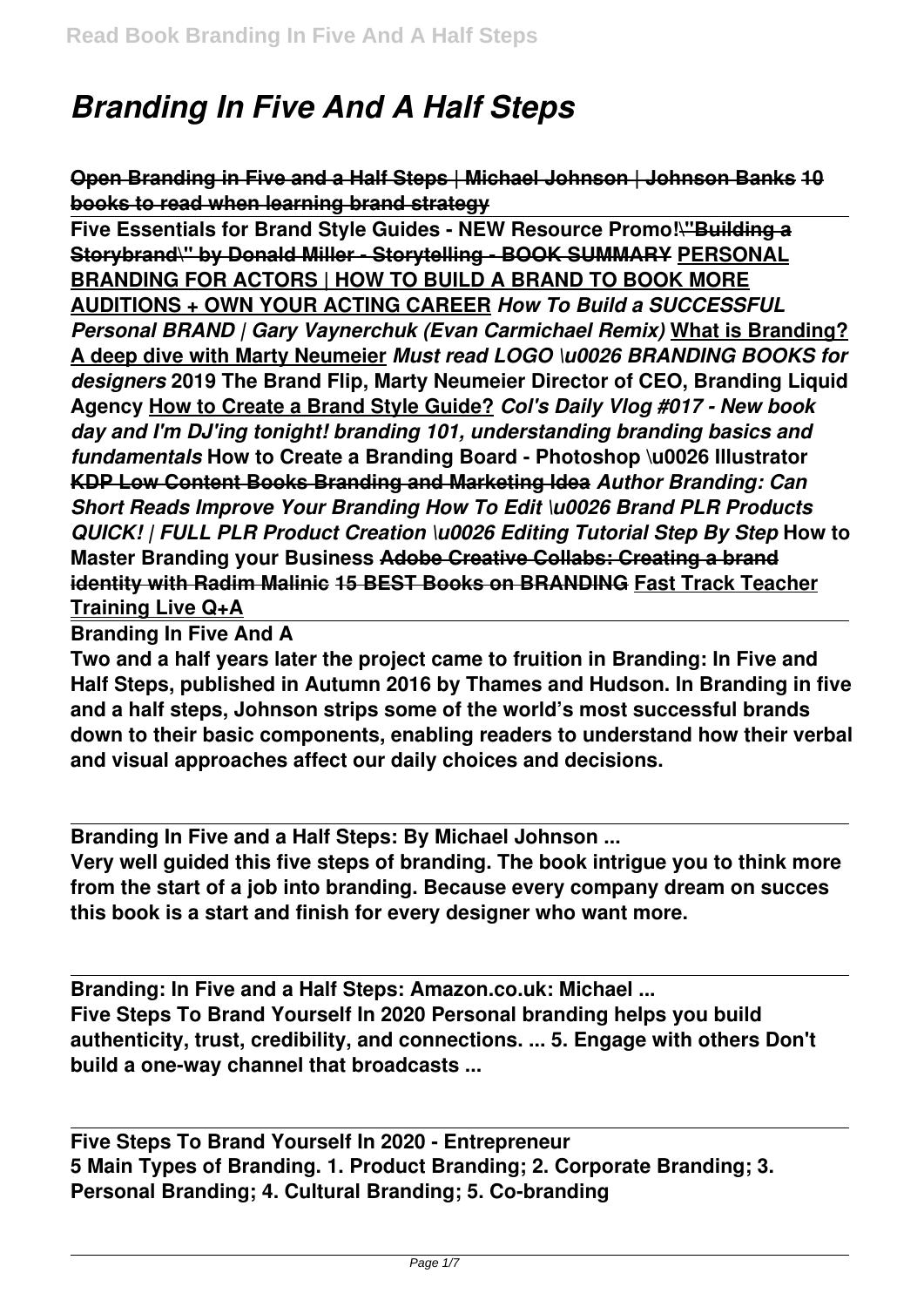## **5 Types of Branding and the Benefits of Branding Explained**

**5 Branding Tips Every Entrepreneur Needs to Focus On Effective branding is about much more than just making an impression. Here's how to build your business by properly developing your brand.**

**5 Branding Tips Every Entrepreneur Needs to Focus On 5) Introduction of new products and services : Once the brand has accomplished the objectives of customer loyalty, and higher sales and profits with one specific line of products or services by undertaking the correct branding measures, the brand can introduce the new line of products and services as it has a strong legacy of the quality offerings and the best of customer service levels.**

**9 Benefits of Branding - Importance of Branding explained ... Branding uses and promotes logos, slogans and unique design. The image of the brand is all important and this image is created through advertising. Brands cost a lot of money to build up.**

**Branding - Product - National 5 Business management ... #5: Get feedback from those who know you best—at work, at home, anywhere. The true measure of your brand is the reputation others hold of you in their hearts and minds. Notice how they introduce you to others. Ask them what your top brand attributes and core strengths are. If they can easily tell you, then you've succeeded in branding you.**

**Five Tips to Branding Yourself - AICPA Branding not only creates loyal customers, but it also creates loyal employees. A quality brand gives people something to believe in and something to stand behind. It helps employees understand the purpose of the organization they work for. They feel like they're a part of something significant and not just a cog in a wheel.**

**Why Branding Is Important in Marketing 10 Examples of Powerful Global Branding | We share some Examples of Powerful Global Branding. Including brands like Apple, Nike, McDonalds & Coca-Cola.**

**10 Examples of Powerful Global Branding - Branding 5-step approach to place branding. Five steps constitute the key facets of the place branding process: Formulate project goals (vision, mission, objectives); Analyze current place brand (perceived identity and image, and projected image); Design place brand essence; Implement new place brand; Monitor the place**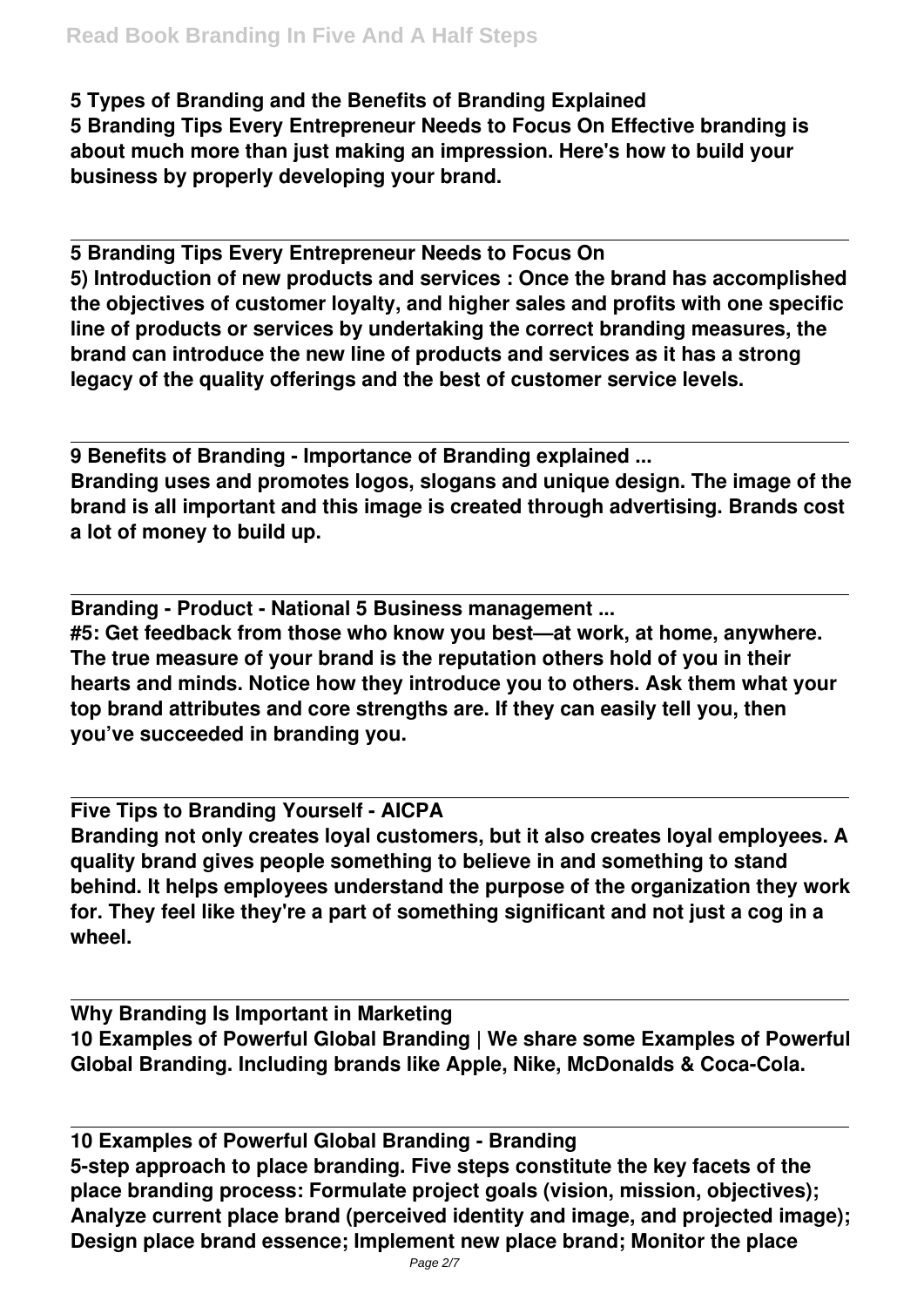**brand.**

**5-Step Approach to Place Branding: Guide for Place ...**

**Branding is the process of giving a meaning to specific organization, company, products or services by creating and shaping a brand in consumers' minds. It is a strategy designed by organizations to help people to quickly identify and experience their brand, and give them a reason to choose their products over the competition's, by clarifying what this particular brand is and is not.**

**What Is Branding? | The Branding Journal FIVE Supply is a UK fashion label, founded by Rio Ferdinand, inspired by a true love for sportswear, fitness and contemporary football culture.**

**FIVE Supply Branding is at the core of your marketing strategy, so branding must come first. Even if you are a startup, it is essential to clearly define who you are as a brand—before you begin to devise your specific marketing methods, tools, strategies, and tactics.**

**Branding vs. Marketing - what is brand marketing ...**

**Make sure to use your brand name in your newsletter and in your (Facebook) posts. People should hear and read your brand name regularly! Tip 5: Use your logo. Your logo is of great importance to your branding strategy. Branding is more than designing an awesome logo, though (that's why this is the final tip and not the first one I share).**

**5 tips to improve your branding • Yoast Charming: charming, feminine, smooth. Outdoorsy: outdoorsy, masculine, western. Tough: tough, rugged. A brand's personality is developed or identified by ranking these traits on a scale of one to five, with one being the least representative of the brand and five being the most.**

**What Is Brand Personality? Definition & Examples | Feedough There are five main types of brand personalities with common traits: Excitement: carefree, spirited, and youthful Sincerity: kindness, thoughtfulness, and an orientation toward family values**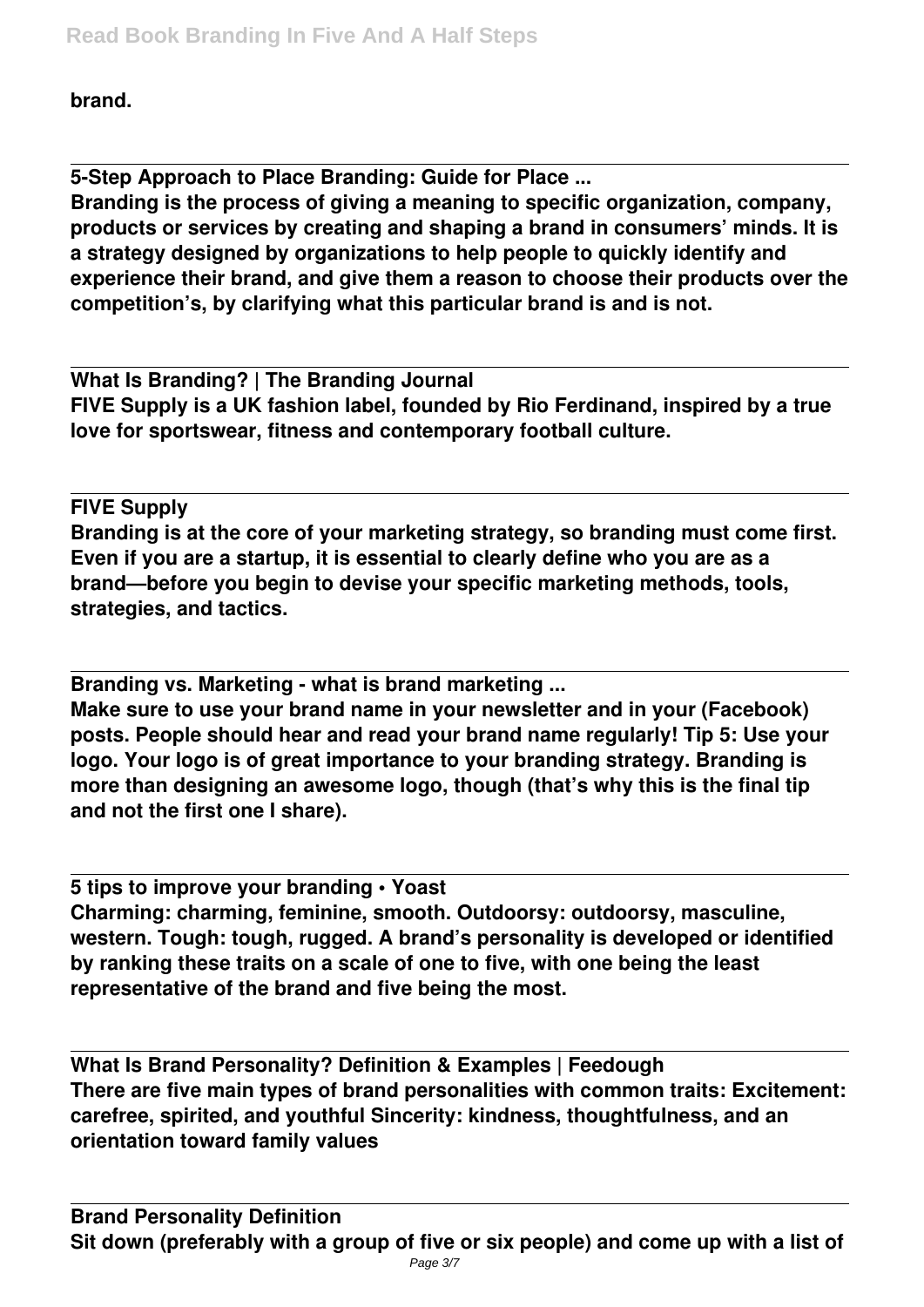**five adjectives that describe your brand's personality the most. It's important to keep the list to just six adjectives, otherwise, you won't be narrow-focused on your personality.**

**Defining Your Brand Identify Is Key in Marketing 32. 65% of consumers are disappointed when a brand takes a strong political stance . 33. When companies rebrand, it usually costs them 5-10% of their yearly marketing budget . Color Branding Statistics. Next, we have a few color branding statistics that should make picking your own brand color palette a little easier.**

**Open Branding in Five and a Half Steps | Michael Johnson | Johnson Banks 10 books to read when learning brand strategy**

**Five Essentials for Brand Style Guides - NEW Resource Promo!\"Building a Storybrand\" by Donald Miller - Storytelling - BOOK SUMMARY PERSONAL BRANDING FOR ACTORS | HOW TO BUILD A BRAND TO BOOK MORE AUDITIONS + OWN YOUR ACTING CAREER** *How To Build a SUCCESSFUL Personal BRAND | Gary Vaynerchuk (Evan Carmichael Remix)* **What is Branding? A deep dive with Marty Neumeier** *Must read LOGO \u0026 BRANDING BOOKS for designers* **2019 The Brand Flip, Marty Neumeier Director of CEO, Branding Liquid Agency How to Create a Brand Style Guide?** *Col's Daily Vlog #017 - New book day and I'm DJ'ing tonight! branding 101, understanding branding basics and fundamentals* **How to Create a Branding Board - Photoshop \u0026 Illustrator KDP Low Content Books Branding and Marketing Idea** *Author Branding: Can Short Reads Improve Your Branding How To Edit \u0026 Brand PLR Products QUICK! | FULL PLR Product Creation \u0026 Editing Tutorial Step By Step* **How to Master Branding your Business Adobe Creative Collabs: Creating a brand identity with Radim Malinic 15 BEST Books on BRANDING Fast Track Teacher Training Live Q+A**

**Branding In Five And A**

**Two and a half years later the project came to fruition in Branding: In Five and Half Steps, published in Autumn 2016 by Thames and Hudson. In Branding in five and a half steps, Johnson strips some of the world's most successful brands down to their basic components, enabling readers to understand how their verbal and visual approaches affect our daily choices and decisions.**

**Branding In Five and a Half Steps: By Michael Johnson ...**

**Very well guided this five steps of branding. The book intrigue you to think more from the start of a job into branding. Because every company dream on succes this book is a start and finish for every designer who want more.**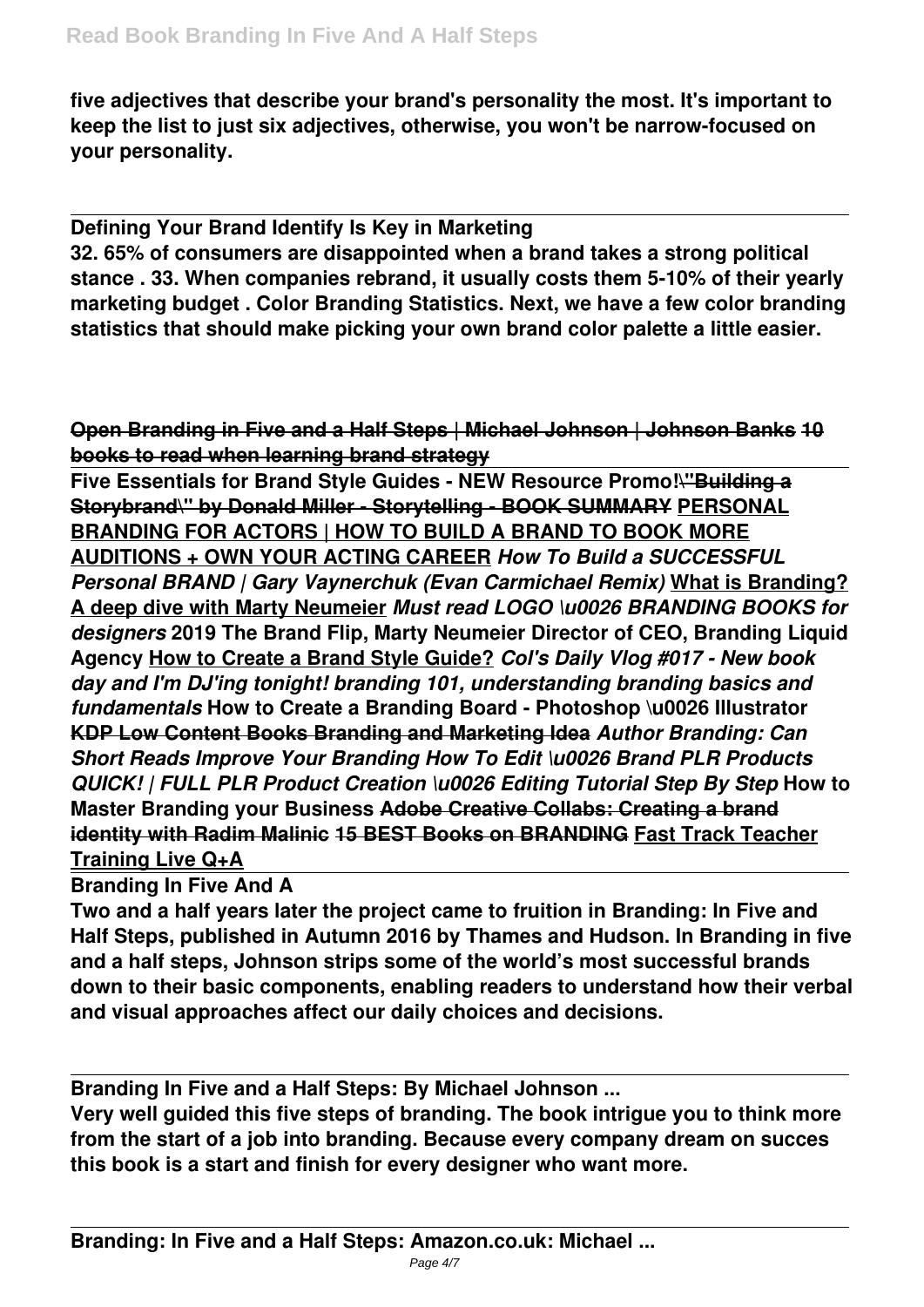**Five Steps To Brand Yourself In 2020 Personal branding helps you build authenticity, trust, credibility, and connections. ... 5. Engage with others Don't build a one-way channel that broadcasts ...**

**Five Steps To Brand Yourself In 2020 - Entrepreneur 5 Main Types of Branding. 1. Product Branding; 2. Corporate Branding; 3. Personal Branding; 4. Cultural Branding; 5. Co-branding**

**5 Types of Branding and the Benefits of Branding Explained 5 Branding Tips Every Entrepreneur Needs to Focus On Effective branding is about much more than just making an impression. Here's how to build your business by properly developing your brand.**

**5 Branding Tips Every Entrepreneur Needs to Focus On 5) Introduction of new products and services : Once the brand has accomplished the objectives of customer loyalty, and higher sales and profits with one specific line of products or services by undertaking the correct branding measures, the brand can introduce the new line of products and services as it has a strong legacy of the quality offerings and the best of customer service levels.**

**9 Benefits of Branding - Importance of Branding explained ... Branding uses and promotes logos, slogans and unique design. The image of the brand is all important and this image is created through advertising. Brands cost a lot of money to build up.**

**Branding - Product - National 5 Business management ...**

**#5: Get feedback from those who know you best—at work, at home, anywhere. The true measure of your brand is the reputation others hold of you in their hearts and minds. Notice how they introduce you to others. Ask them what your top brand attributes and core strengths are. If they can easily tell you, then you've succeeded in branding you.**

**Five Tips to Branding Yourself - AICPA**

**Branding not only creates loyal customers, but it also creates loyal employees. A quality brand gives people something to believe in and something to stand behind. It helps employees understand the purpose of the organization they work for. They feel like they're a part of something significant and not just a cog in a wheel.**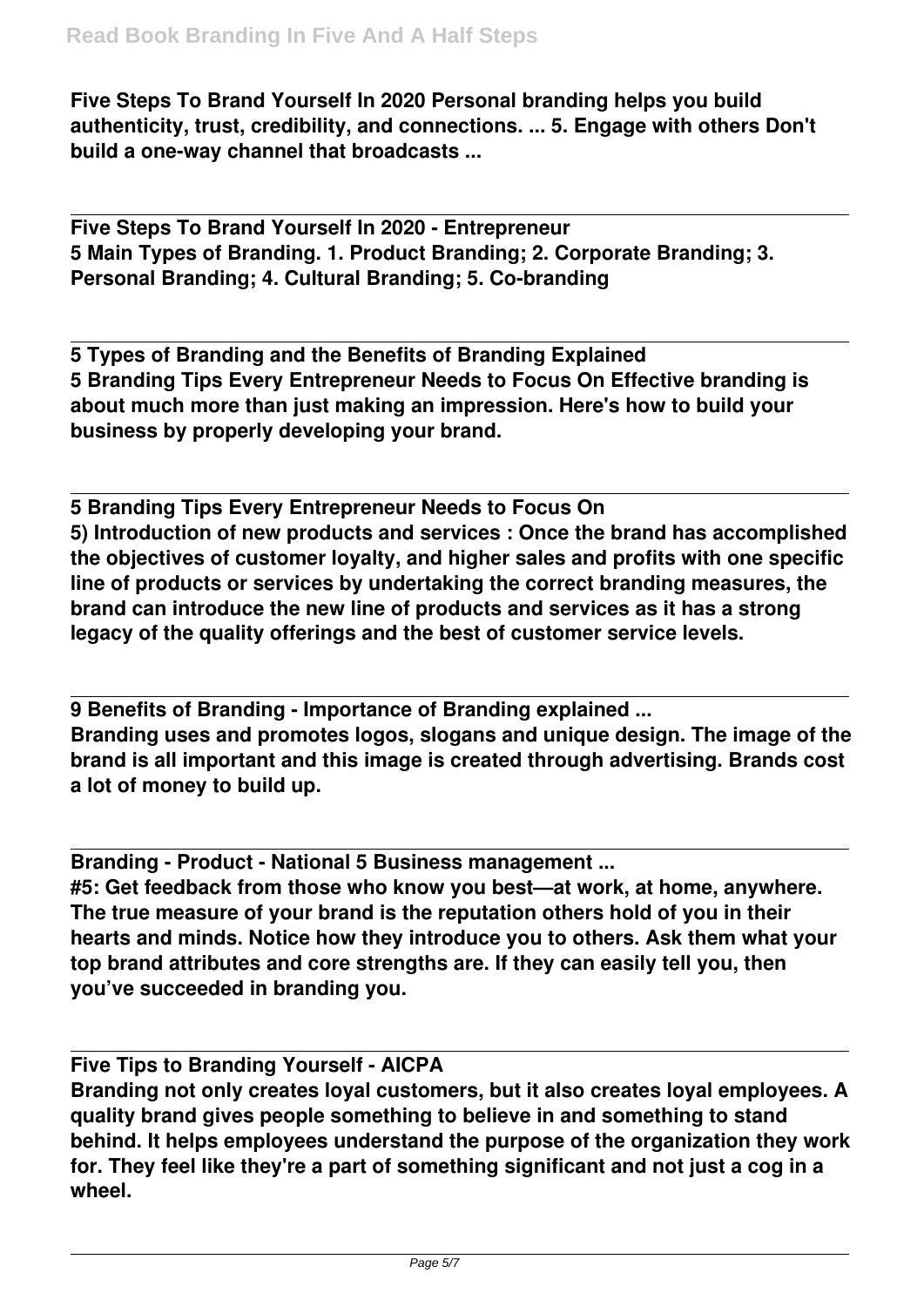## **Why Branding Is Important in Marketing**

**10 Examples of Powerful Global Branding | We share some Examples of Powerful Global Branding. Including brands like Apple, Nike, McDonalds & Coca-Cola.**

**10 Examples of Powerful Global Branding - Branding 5-step approach to place branding. Five steps constitute the key facets of the place branding process: Formulate project goals (vision, mission, objectives); Analyze current place brand (perceived identity and image, and projected image); Design place brand essence; Implement new place brand; Monitor the place brand.**

**5-Step Approach to Place Branding: Guide for Place ...**

**Branding is the process of giving a meaning to specific organization, company, products or services by creating and shaping a brand in consumers' minds. It is a strategy designed by organizations to help people to quickly identify and experience their brand, and give them a reason to choose their products over the competition's, by clarifying what this particular brand is and is not.**

**What Is Branding? | The Branding Journal FIVE Supply is a UK fashion label, founded by Rio Ferdinand, inspired by a true love for sportswear, fitness and contemporary football culture.**

**FIVE Supply**

**Branding is at the core of your marketing strategy, so branding must come first. Even if you are a startup, it is essential to clearly define who you are as a brand—before you begin to devise your specific marketing methods, tools, strategies, and tactics.**

**Branding vs. Marketing - what is brand marketing ...**

**Make sure to use your brand name in your newsletter and in your (Facebook) posts. People should hear and read your brand name regularly! Tip 5: Use your logo. Your logo is of great importance to your branding strategy. Branding is more than designing an awesome logo, though (that's why this is the final tip and not the first one I share).**

**5 tips to improve your branding • Yoast Charming: charming, feminine, smooth. Outdoorsy: outdoorsy, masculine, western. Tough: tough, rugged. A brand's personality is developed or identified by ranking these traits on a scale of one to five, with one being the least representative of the brand and five being the most.**